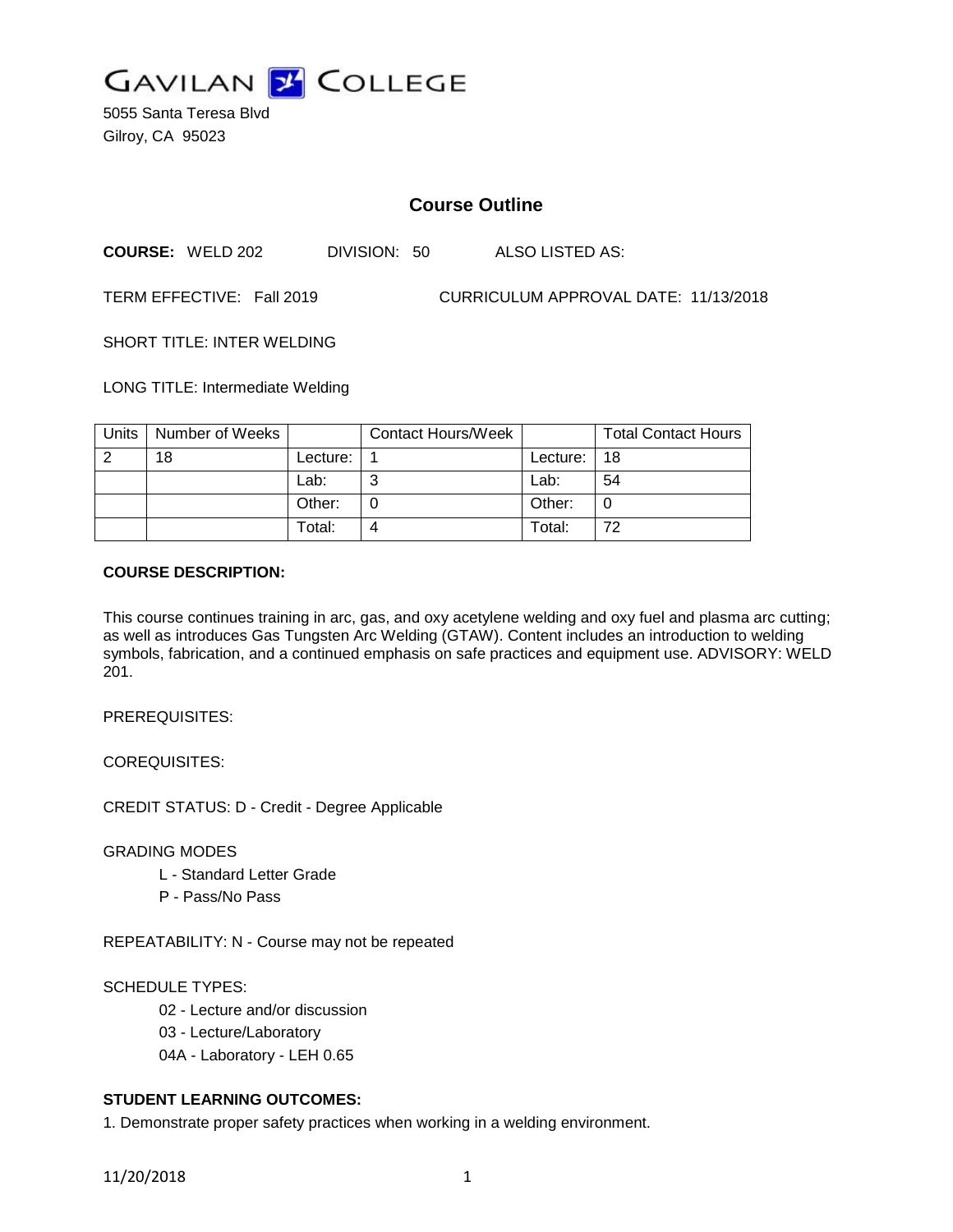Measure of assessment: demonstration, exam, discussion

Year assessed, or planned year of assessment: 2019

Semester: Fall

Institution Outcome Map

1. Communication:

1.1 Students will communicate effectively in many different situations, involving diverse people and viewpoints.

1.2 Speaking: Students will speak in an understandable and organized fashion to explain their ideas, express their feelings, or support a conclusion.

1.3 Listening: Students will listen actively and respectfully to analyze the substance of others' comments.

1.4 Reading: Students will read effectively and analytically and will comprehend at the college level.

1.5 Writing: Students will write in an understandable and organized fashion to explain their ideas, express their feelings, or support a conclusion.

2. Cognition:

2.1 Students will think logically and critically in solving problems; explaining their conclusions; and evaluating, supporting, or critiquing the thinking of others.

2.2 Analysis and Synthesis: Students will understand and build upon complex issues and discover the connections and correlations among ideas to advance toward a valid independent conclusion.

2.3 Problem Solving: Students will identify and analyze real or potential problems and develop, evaluate, and test possible solutions, using the scientific method where appropriate.

2.4 Creative Thinking: Students will formulate ideas and concepts in addition to using those of others.

2.5 Quantitative Reasoning: Students will use college-level mathematical concepts and methods to understand, analyze, and explain issues in quantitative terms.

2.6 Transfer of Knowledge and Skills to a New Context: Students will apply their knowledge and skills to new and varied situations.

7. Content Specific:

2. Demonstrate improved welding skills in the various types of welding formats.

Measure of assessment: exam, skill demonstration

Year assessed, or planned year of assessment: 2019

Semester: Fall

Institution Outcome Map

2. Cognition:

2.1 Students will think logically and critically in solving problems; explaining their conclusions; and evaluating, supporting, or critiquing the thinking of others.

2.2 Analysis and Synthesis: Students will understand and build upon complex issues and discover the connections and correlations among ideas to advance toward a valid independent conclusion.

2.3 Problem Solving: Students will identify and analyze real or potential problems and develop, evaluate, and test possible solutions, using the scientific method where appropriate.

2.4 Creative Thinking: Students will formulate ideas and concepts in addition to using those of others.

2.5 Quantitative Reasoning: Students will use college-level mathematical concepts and methods to understand, analyze, and explain issues in quantitative terms.

2.6 Transfer of Knowledge and Skills to a New Context: Students will apply their knowledge and skills to new and varied situations.

7. Content Specific:

## **CONTENT, STUDENT PERFORMANCE OBJECTIVES, OUT-OF-CLASS ASSIGNMENTS**

Curriculum Approval Date: 11/13/2018 Lecture 16 hours, Lab 54 Hours 2 Hours Content: Introduction, Safety (Including Solvent Safety)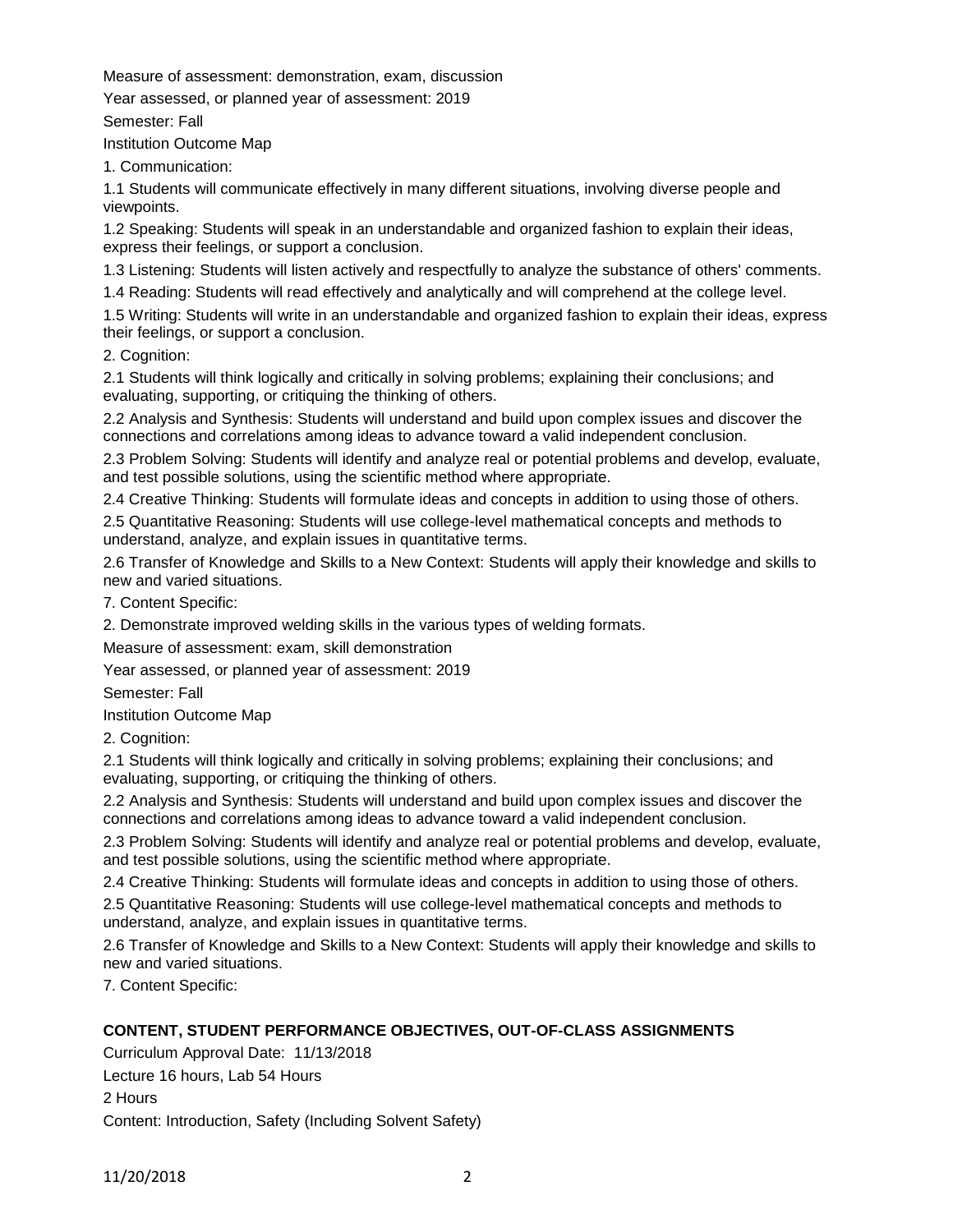Student Performance Objectives: Explain the importance of safety in a welding environment. Discuss the various pieces of safety equipment that should be used. Describe why it is important to read and understand the manufacturer's safety and operating instructions on any piece of equipment. Discuss the importance of safe handling of chemicals and identify the location of the MSDS (Material Safety Data Sheet).

3 Hours

Content: Drawing and Welding Symbol Interpretation

Student Performance Objectives: Sketch basic weld joints and welding symbols. Describe the various welding symbols.

3 Hours

Content: Review and Equipment Use – Shielded Metal Arc Welding (SMAW), Gas Metal Arc Welding (GMAW), Flux Cored Arc Welding (FCAW)

Student Performance Objectives: Explain the safety and set up requirements for the various types of welding processes. Explain how one can improve their manipulative welding skills.

2 Hours

Content: Review and Equipment Use - Oxy Fuel Cutting (OFC), Plasma Arc Cutting (PAC), Oxy Acetylene Welding (OAW) and Brazing

Student Performance Objectives: Explain the safety and set up requirements for the various types of cutting and welding techniques. Describe how to air arc (scarfing).

3 Hours

Content: Fabrication

Student Performance Objectives: Explain how to lay out parts for fabrication in various ways (such as nesting) in order to minimize waste.

3 Hours

Content: Gas Tungsten Arc Welding (GTAW) - Equipment, Setup, and Operation Student Performance Objectives: Describe the GTAW process and utilize the terms and nomenclature involved in the process. 2 Hours

### **METHODS OF INSTRUCTION:**

Lecture, discussion, guided practice

### **OUT OF CLASS ASSIGNMENTS:**

Required Outside Hours: 18

Assignment Description: Read textbook and study for exams.

Required Outside Hours: 18

Assignment Description: Complete workbook exercises.

### **METHODS OF EVALUATION:**

Writing assignments Percent of total grade: 10.00 % Lab Manuals Problem-solving assignments Percent of total grade: 40.00 % Lab Projects Skill demonstrations Percent of total grade: 40.00 % Lab Projects Objective examinations Percent of total grade: 10.00 %

### **REPRESENTATIVE TEXTBOOKS:**